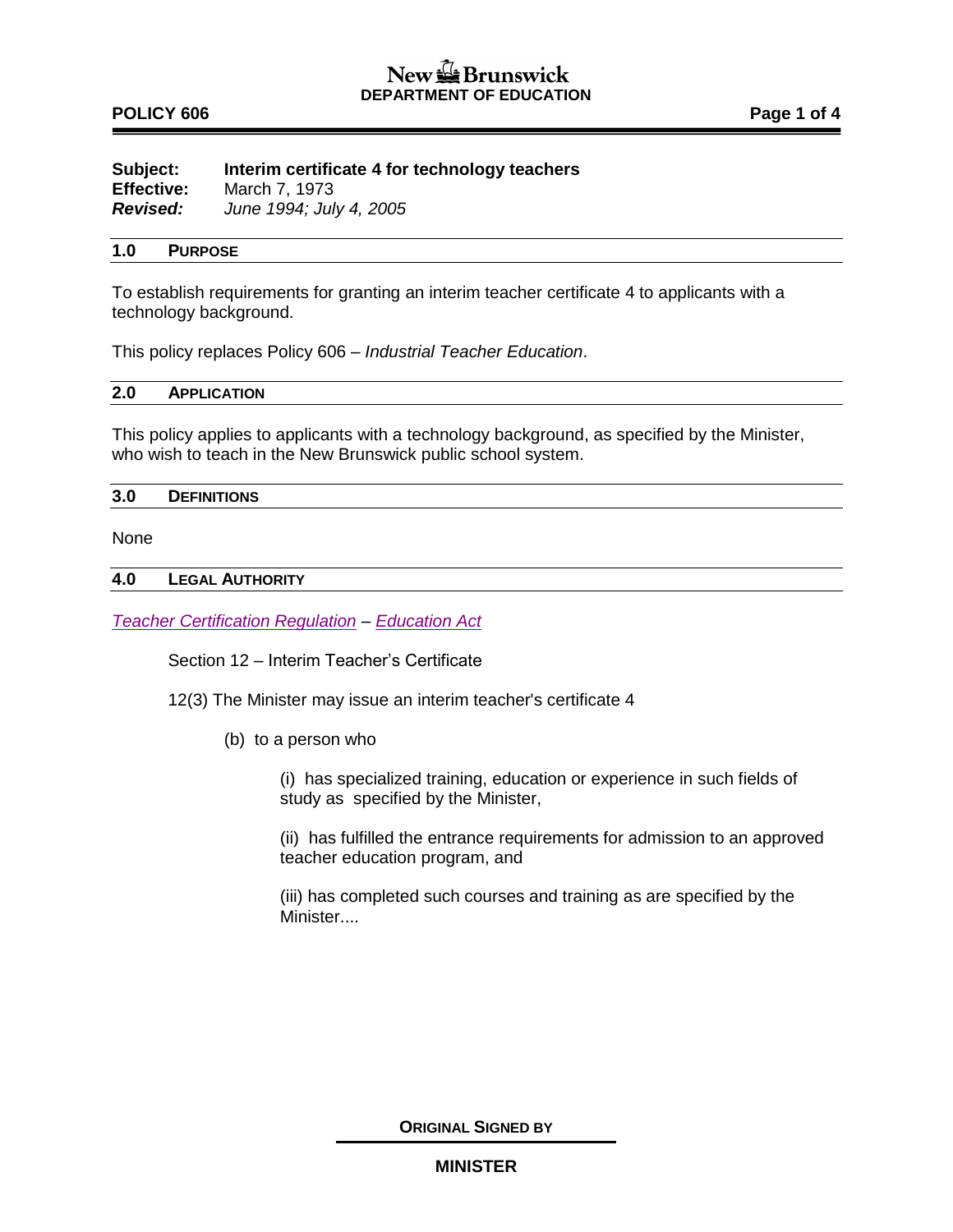# New **Brunswick DEPARTMENT OF EDUCATION**

## **POLICY 606 Page 2 of 4**

### **5.0 GOALS / PRINCIPLES**

- **5.1** The Department of Education recognizes the importance of defining standards to ensure that technology teachers:
	- have adequate technology training, and
	- **naster the core competencies required for teaching.**

## **6.0 REQUIREMENTS / STANDARDS**

#### **6.1 Requirements**

The requirements to the interim teacher certificate 4 in technology shall be:

- **journeyman's standing (Certificate of Qualification Card) in a subject area in the New** Brunswick program of studies; and
- five years of work experience in the relevant occupation, as approved by the teacher training institution.

## **OR**

- successful completion of an approved post-secondary two-year technology program;
- a minimum of two years work experience in the relevant occupation, as approved by the teacher training institution; and
- successful completion of a trade competency examination.

## **6.2 Eligible areas in technology**

"Specialized training, education or experience in such fields of study as specified by the Minister" (Paragraph 12(3)(b)(i), of the *[Teacher Certification Regulation](http://laws.gnb.ca/en/ShowPdf/cr/2004-8.pdf) – [Education](http://laws.gnb.ca/en/ShowPdf/cs/E-1.12.pdf)  [Act\)](http://laws.gnb.ca/en/ShowPdf/cs/E-1.12.pdf),* is defined as a technology background in the areas of specialization as identified by school district needs where it is determined a certified teacher cannot be obtained.

Eligible areas in technology are:

- automotive
- **information technology**
- **construction**
- electrical
- **geomatics**
- manufacturing
- **carpentry**
- **drafting**
- machinist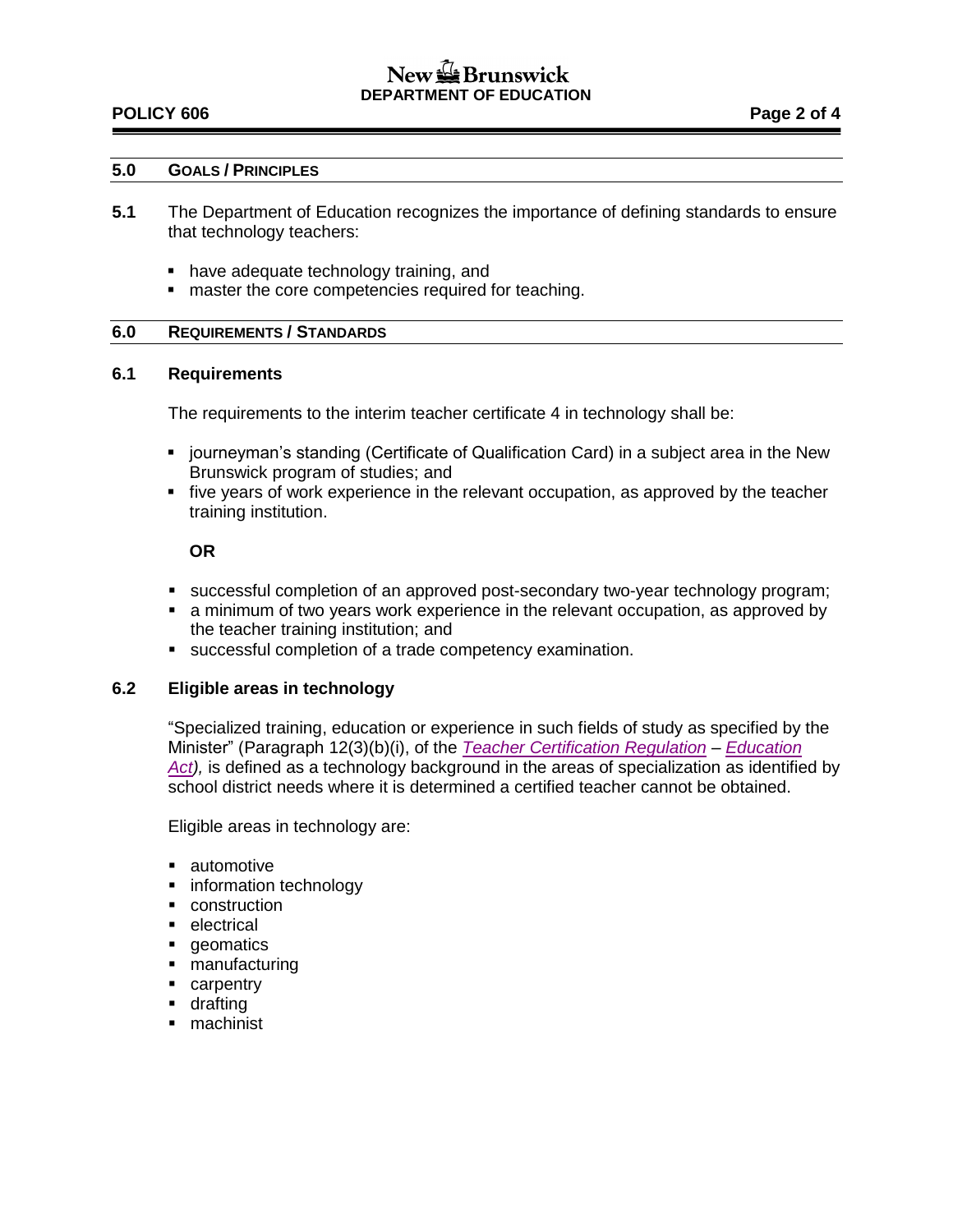## **POLICY 606 Page 3 of 4**

### **6.3 Initial requirements for teaching**

Compulsory courses in the areas of:

- classroom management;
- school law; and
- methods related to the specialty area

must be completed prior to being issued an interim certificate 4 in technology. If the above courses are not completed, the applicant will be issued a Regular Local Permit which will be converted to an interim certificate 4 upon successful completion of these courses.

If university courses are not available, professional development courses may be considered. Such courses must be assessed and recommended as eligible by the Minister's Advisory Committee on Teacher Certification.

#### **6.4 Renewal of interim certificate**

As per the obligations of the teacher's employment contract, a minimum of four courses (12 credit hours) per year must be taken and half of the courses required to obtain the B.Ed must be successfully completed within four years. If these requirements are met, the Minister may renew the interim certificate for a single additional four-year term.

#### **6.5 Requirements to convert an interim teacher's certificate four to a certificate four**

A total of 138 credit hours are required to obtain a B.Ed at an approved teacher training institution as follows:

- minimum 30 credit hours in Arts/science of which six are in science, six in mathematics and six in English/French;
- minimum 60 credit hours in education consisting of 12 credit hours of designated core studies, 12 credit hours of technology education, 18 credit hours of electives and 18 credit hours of practice teaching. Two years of successful teaching in the schools of the province may be substituted for the practice teaching component; and
- a minimum of half the credits (69) for the B.Ed must be taken at a single teacher training institute and up to 48 credit hours may be awarded through prior learning assessment.

## **7.0 GUIDELINES / RECOMMENDATIONS**

None

#### **8.0 DISTRICT EDUCATION COUNCIL POLICY-MAKING**

None